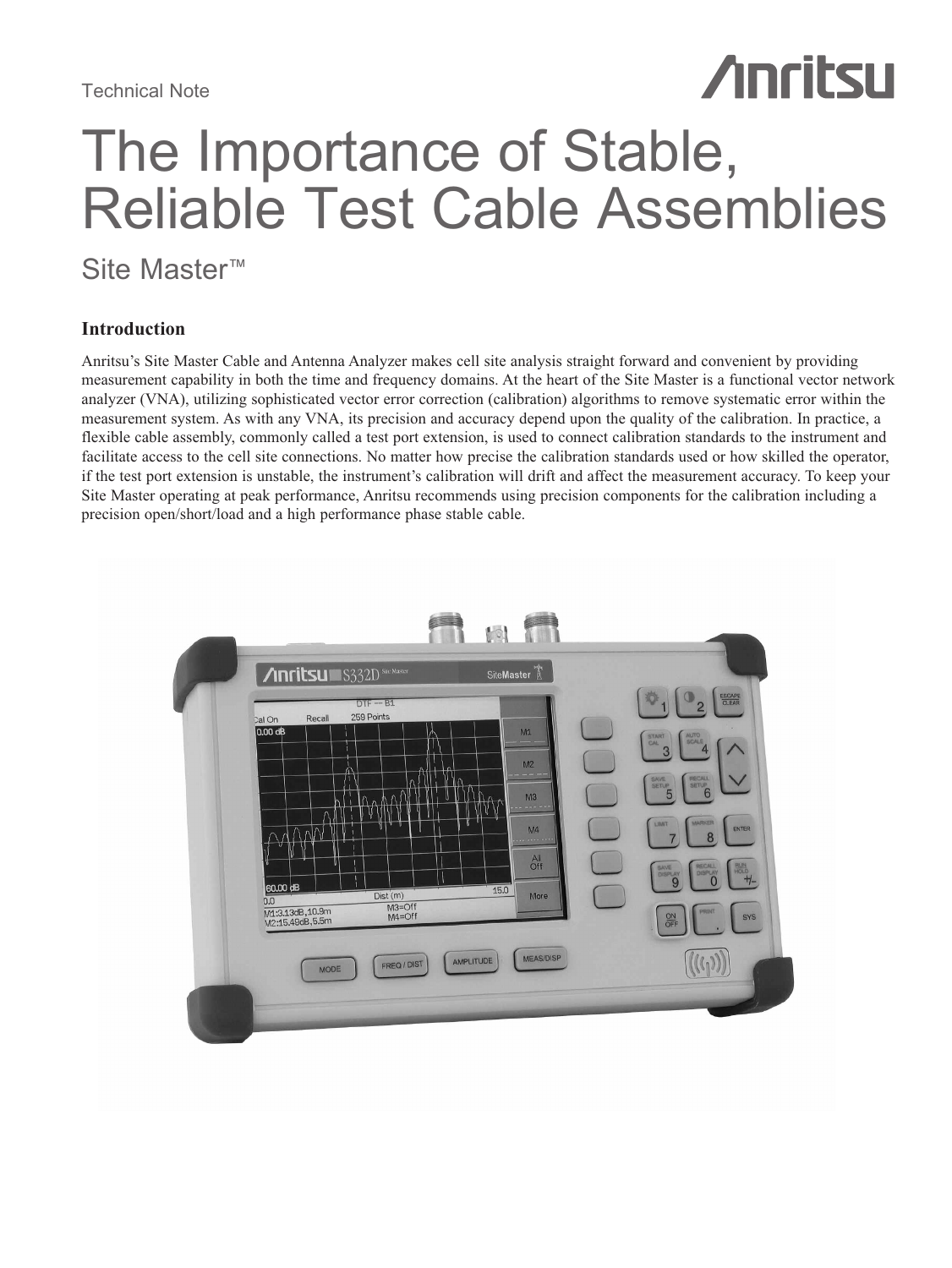## **Vector Error Correction Basics**

Anritsu's handheld products provide accurate and precise cable & antenna measurements with the help of its vector error correction. The calibration process is used to mathematically remove systematic errors. Vectors are used to mathematically represent quantities having magnitude and phase components. By measuring the magnitude/phase response of a set of known standards - an open, short, and 50-ohm load, the vector error correction process can correct for systematic errors in the measurement system – in other words, system error is removed. The measurement system includes the following components: the Site Master unit itself and the Site Master Test Port Cable Assembly. The vector error correction algorithms assume the measurement system is static and without change. Any changes within the measurement system, such as amplitude and phase distortion with flexure/temperature cannot be corrected for after the calibration is complete. Why then is it so important to use only high performance phase stable cables? An unstable test port cable assembly will adversely affect the vector error correction, producing unreliable and misleading results. Using high performance phase stable cables, precision adapters, and precision calibration components allows you to get the most from your Site Master.

Let's look at how an unstable cable assembly can affect instrument performance:

**Return Loss Measurements** – a frequency domain measurement to characterize the match of the transmission system by measuring the ratio of the reflected power to the incident power in decibels (dB). Using a test port cable assembly that is unstable in amplitude and phase will affect error correction at the system's reference plane. The result will be erroneous reflected power values. Even though Return Loss is a scalar measurement, it is important to measure both magnitude and phase accurately as both are used to analyze the data.

**Cable Loss Measurements** – a frequency domain measurement of the energy absorbed or lost by the cell tower transmission system, in decibels (dB). As with return loss, an unstable cable assembly will erode the accuracy of cable loss measurements, indicating more or less loss than is actually present.

**Distance-to-Fault Measurements (DTF)** – a time domain measurement which reveals the precise location of a fault or reflection within the cell tower transmission system. The DTF display shows impedance discontinuities with respect to time. The sweep is still performed in the frequency domain and with the help of mathematics, the data can be converted



*Figure 1. Typical cell tower configuration depicting possible fault locations*

from the frequency to the time domain. The accuracy of the phase information will affect the accuracy of the DTF measurement and cable assemblies that are especially unstable in phase will impact the accuracy of this measurement. With many cell tower feeds well over 100-feet (30.5-meters) long, the ability to quickly and accurately locate systems faults is essential to cost-effective cell site maintenance.

**Accuracy and Repeatability** – since every feed system within a cell site has its own unique transmission characteristics, establishing baseline performance and referencing baseline measurements are vital in assessing the health of the transmission system. In this case, accurate, repeatable measurements are crucial in identifying potential "trouble spots" within the system. Pairing your Site Master with an inferior cable assembly will impact the instrument's repeatability and accuracy, making the process of fault analysis difficult, time consuming, and costly.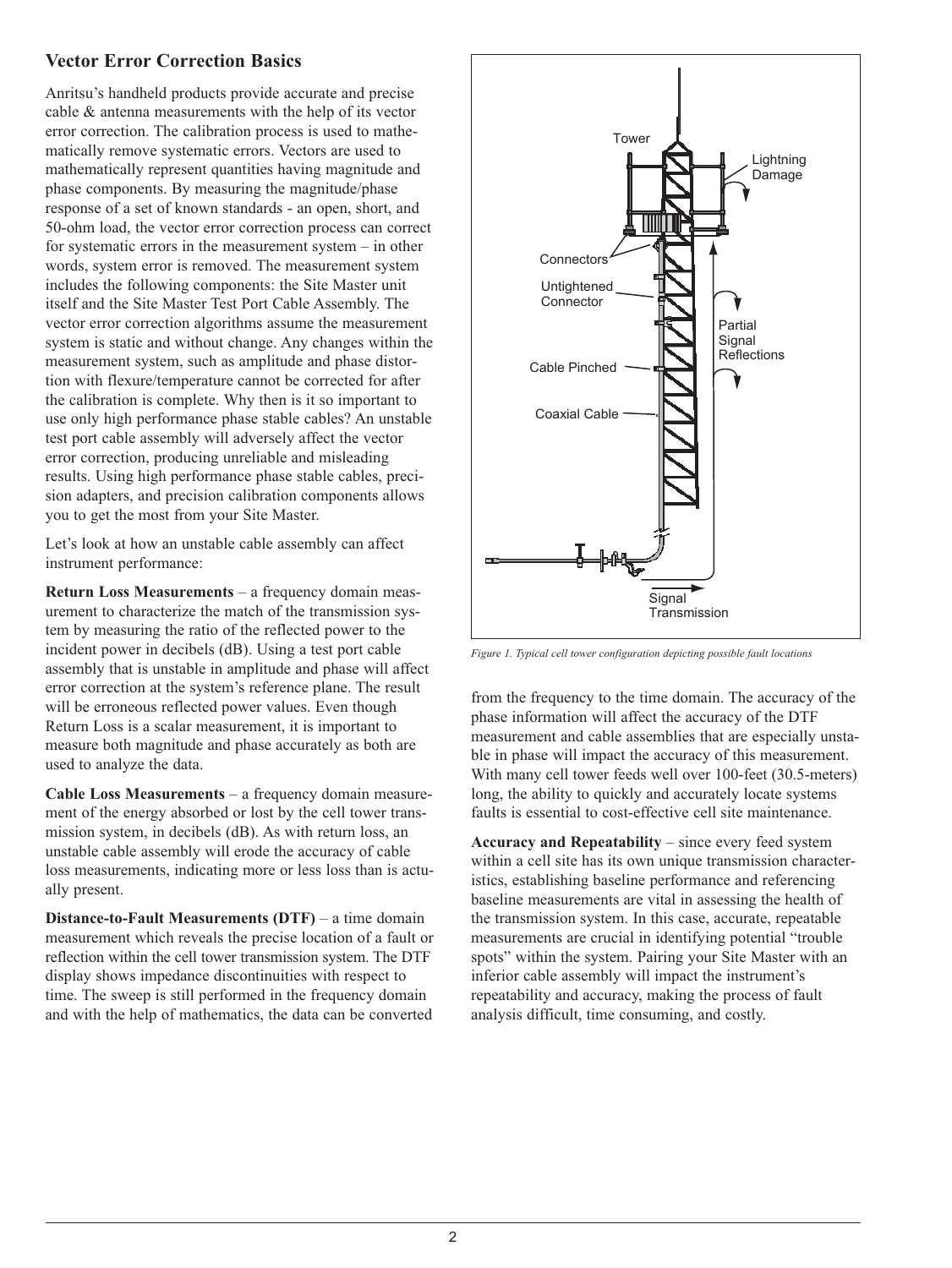## **The Effects of Unstable Cable on Measurement**

**Performance** – results recorded using Anritsu Site Master Model S251C. The device-under-test (DUT) is a 1.5-meter *stable* cable assembly, terminated at one end with a precision short, the other end is connected to the test port extension; in this case, a 0.88-meter cable assembly whose



performance is *unstable* with flexure. Insertion loss measurements were made using the Site Master's "Oneport" cable loss feature; swept frequencies: 625 MHz to 2,500 MHz. Figures 2 and 3 illustrate the change in measured DUT performance when the unstable test port extension is flexed.



*Figure 2. DUT insertion loss before movement of unstable test port extension Figure 3. The same DUT's insertion loss after the unstable test port extension has been moved/flexed*

## **Hints for maintaining the performance of your Anritsu Site Master**

- Never use a damaged test port cable assembly replace with a known good assembly before making critical measurements
- To maximize accuracy, use the shortest possible test port cable assembly that provides the needed flexibility
- During calibration and measurement, avoid flexing the test port cable more than is necessary
- Perform the short, open, load calibration on a regular basis, observing the instrument's response to the calibration standards. This will provide a visual concept as to what constitutes a "good response" and will aid in identifying calibration abnormalities
- Use only high-quality cable assemblies with your Site Master. For optimal performance Anritsu recommends SiteMaster™ Stability Enhanced Cable Assemblies

By following the guidelines described in this technical note, you'll perform more effective site sweeps, increase your productivity, and realize the full diagnostic potential of your Anritsu Site Master.